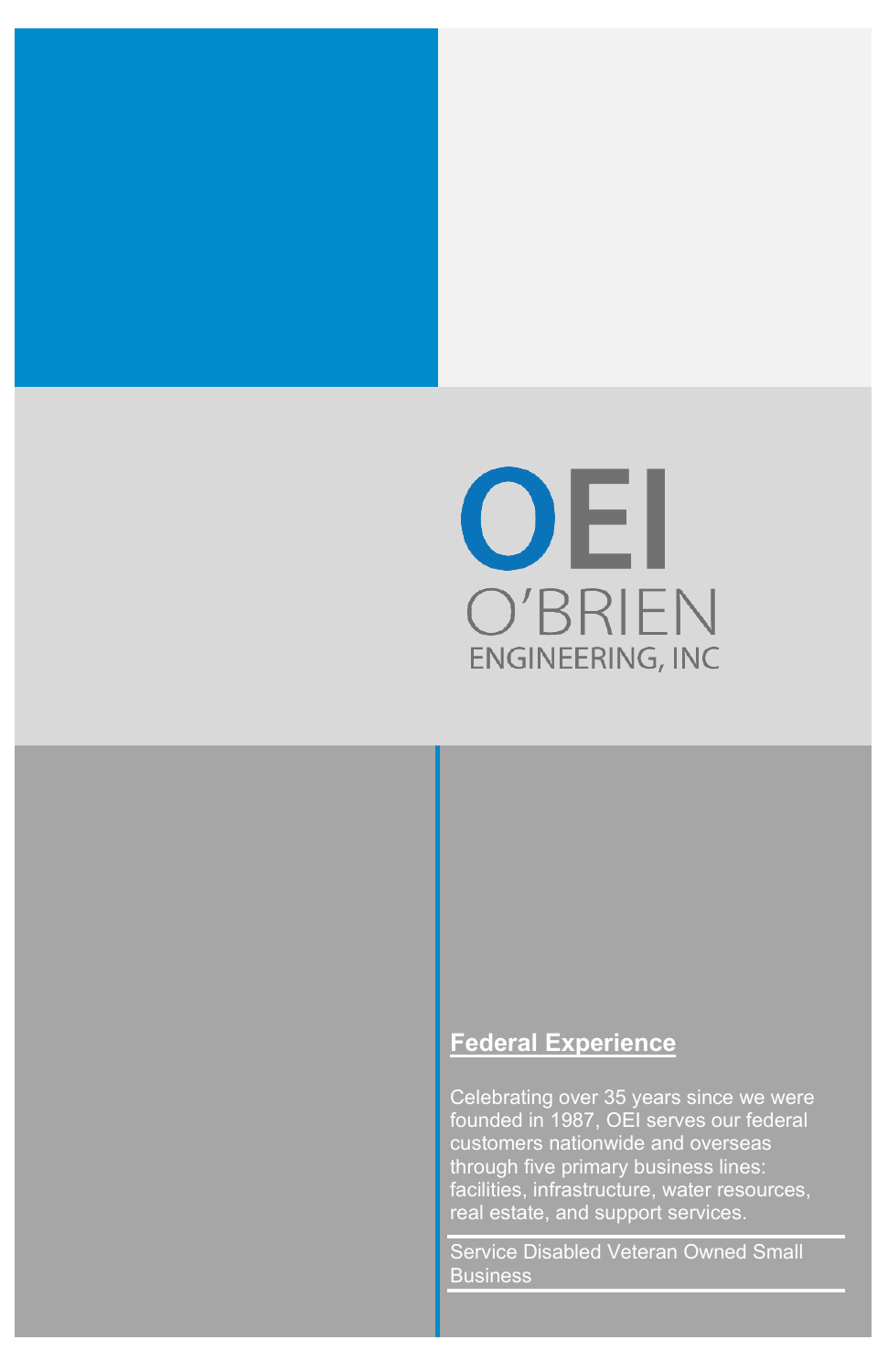

# **FEDERAL BUSINESS LINES**

- Facilities: Full Design and Drawing Preparation, Facility Condition Assessments, Design-Build RFP Preparation
- Infrastructure: Road, Utilities, and Site Development Services
- Water Resources: Hydraulic/Hydrologic Modeling, Analysis, Design, Reviews
- Real Estate: Property Research, Easement Determination, Title and Closing Services, Mapping and GIS Support, and Surveying
- Support Services: Project Management, Staff Augmentation, Independent External Peer Reviews

# **ABOUT OEI**

A multidiscipline architecture / engineering firm with capabilities in environmental, real estate, and support services, OEI is in North Texas and serves customers nationwide and overseas. Our deep experience demonstrates our proven management protocols and procedures, commitment to innovation, and emphasis on a strong culture of continuous training and development.

Founded over 35 years ago in 1987, OEI has remained focused on delivering high quality, cost effective, and timely design and support services since the beginning. Our stability and longevity, combined with our repeat customers, is the proof of our effectiveness.

Our foundations: Ownership (of the Problem/Project/Solution), Teamwork, Continuous Improvement, Competency, and Ethical Behavior.

Certified Service Disabled Veteran Owned Small Business (SDVOSB) UEIN RD2KT64B2DG2 | CAGE 1XVZ8 Registered in AL, AZ, LA, OK, TX, UT, WI TBPE Firm ID F-3758 | TBAE Firm #BR3993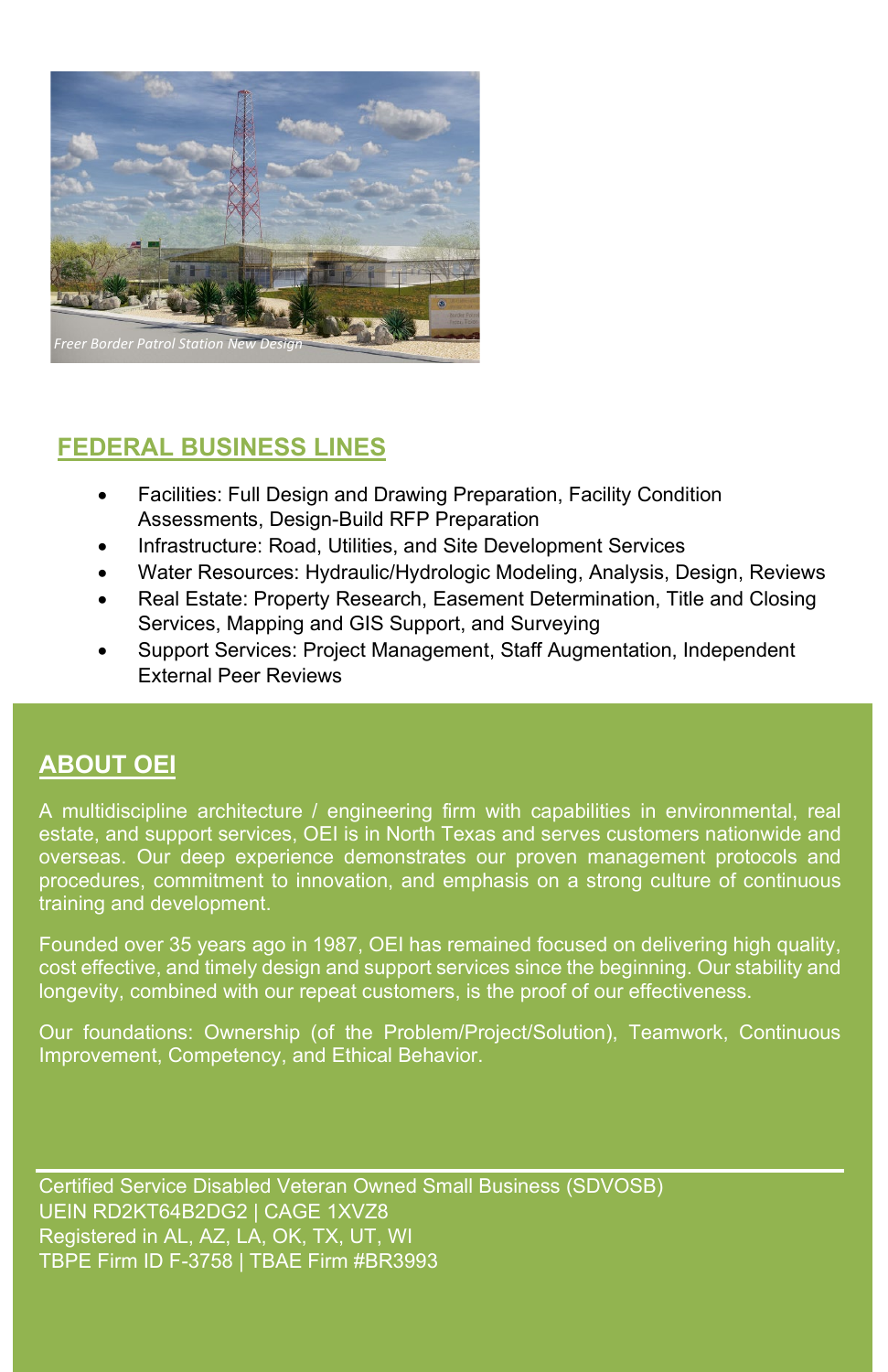# **SELECTED TASK ORDERS/EXPERIENCE**

- VISN17 Big Spring VA Community Living Center New Design, Big Spring, TX
- VISN17 Dallas VAMC 8<sup>th</sup> Floor Surgical Suite Renovation, Dallas, TX
- USACE Fort Worth Water Control Manuals, TX
- USACE Title Research, Real Estate Support Services, TX
- USACE Red River Army Depot Caney Dam Rehabilitation, TX
- USACE/DLA NAVBASE San Diego & Coronado Facility Condition Assessments
- USACE/CBP Air and Marine Operations Center Renovation Design, CA
- USACE/CBP Rio Grande Valley Levee A/E Design-Build RFP, TX
- FEMA Disaster Response Flooding Substantial Damage Estimates (SDEs), LA
- FEMA Hazard Mitigation Grant Reviews, Nationwide
- FEMA Flood Map Modernization, TX
- USACE Fort Worth Texas Historic Flood Report Memorandum 2015 2016
- VISN16 Overton Brooks VAMC Parking and Drainage Corrections, LA
- VISN23 Tomah VAMC Green Buildings Site Development, WI
- VISN22 Southern Arizona VAHCS Water System Upgrade, AZ
- VISN22 Loma Linda VAMC Courtyard Renovation, CA
- USACE/CBP Rio Grande City Facility Design-Build RFP for C2, TX
- USACE/CBP Saipan and Rota Airport Facility Condition Assessments, CNMI
- CBP A/E Construction Phase & Professional Services Support, TX, MS, LA, AL
- USACE Vicksburg Fort Hunter Liggett Dam Safety Inspections, CA



 *Facility Condition Assessments, NAVBASE Coronado Fort Sam Houston Drainage*





 *VISN17 Big Spring VAMC New Community Living Center USACE Fort Worth Water Control Manuals*



 **Certified Service Disabled Veteran Owned Small Business (SDVOSB)** Dedicated to excellent, innovative, efficient, and cost effective solutions since 1987.